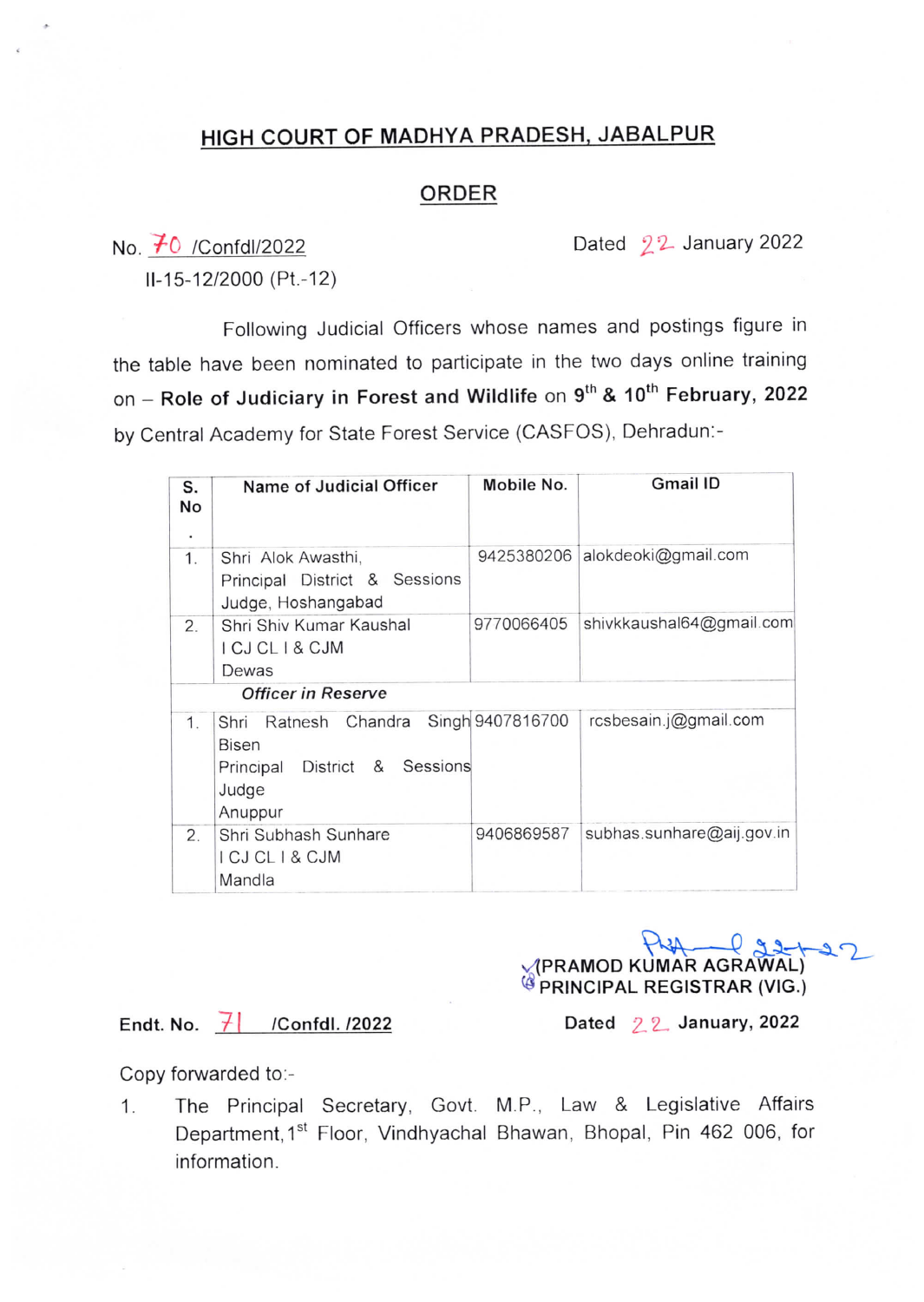- 1. Shri Alok Awasthi, Principal District & Sessions Judge, Hoshangabad
- 2. Shrj Ratnesh Chandra Singh Bisen, Principal District & Sessions Judge, Anuppur
- 3. Shri Shiv Kumar Kaushal, I CJ CL I & CJM, Dewas
- 4. Shri Subhash Sunhare, I CJ CL I & CJM, Mandla

The nominated Judges are directed to attend the aforesaid online training as per schedule.

The nominated Judges are directed to observe following instructions:

- To arrange Board Diary in such a manner that no case is listed on the dates on which they are directed to attend this training. In case, cases have been fixed for the said dates, summons should not be issued and if summons are issued, the parties should be informed about the change in dates.
- to intimate the Registry after attending the online training.
- to have the facilities of internet connection and in possession of laptops/desktop computer with webcam and mike facilities.
- to arrange Board Diary in such a manner that no case is listed on the dates, on which they are directed to attend the programme. In case, cases have been fixed for the said dates, summons should not be issued and if summons are issued, then the parties should be informed about the change in dates.
- to send comments / suggestions regarding experience of the programme to the Director, MPSJA, Jabalpur.
- The participant Judges should not seek any adjustment or exemption unless it is a case of vis-major.
- 3. The District & Sessions Judge, Hoshangabad/ Dhar/ Annupur/ Mandla for information and necessary action. You are requested to send confirmation of the receiving of this communication immediately by mail/fax.

 $2.$